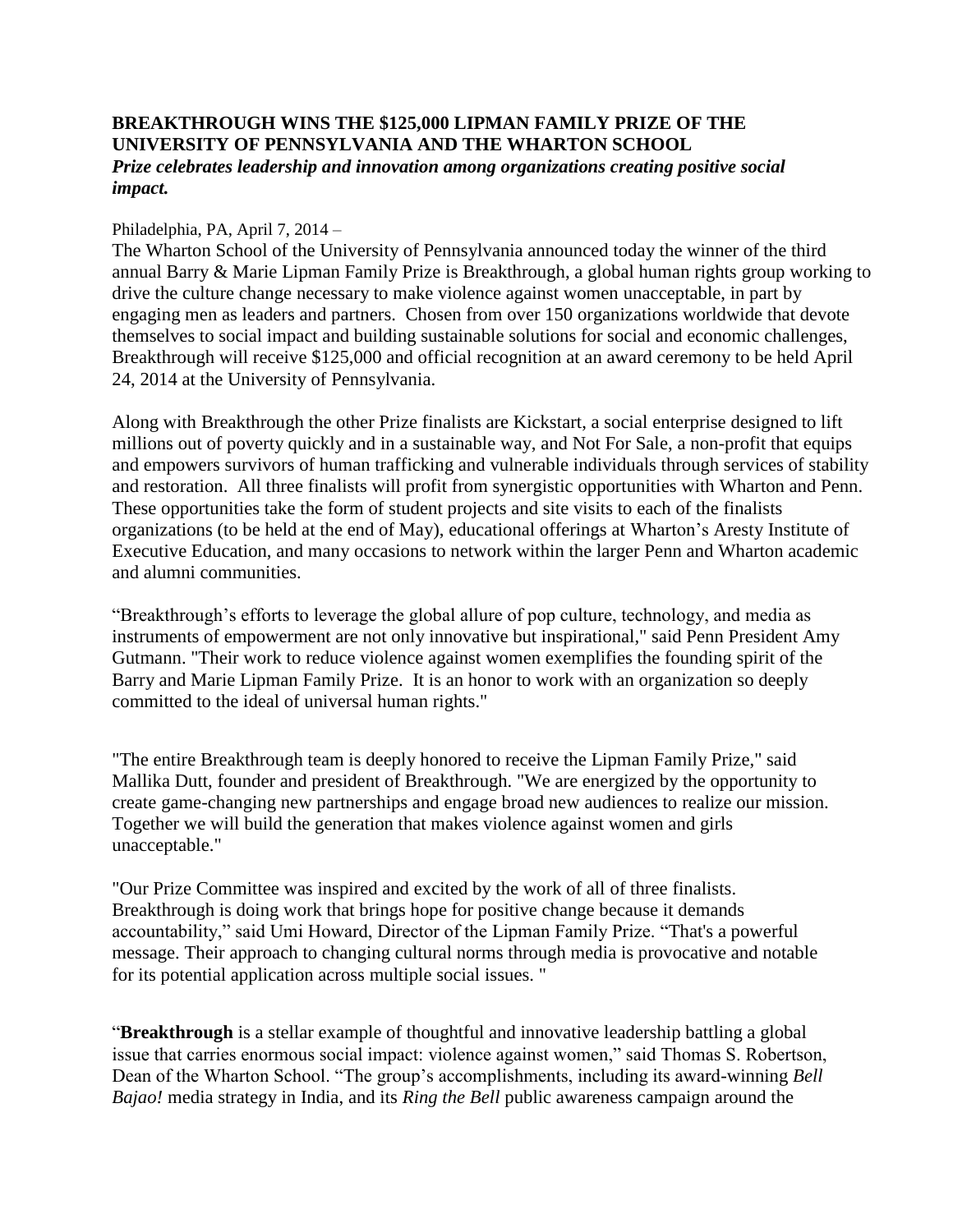world, are a testament to Breakthrough's organizational strength and dedication to affecting real change in attitudes and behaviors. At Wharton, we celebrate the finalists, congratulate the principals of Breakthrough, and look forward to helping all of them to advance their laudable missions."

# **About the 2014 Lipman Family Prize Winner:**

[Breakthrough](http://www.breakthrough.tv/) is a unique human rights organization seeking to make violence and discrimination against women and girls unacceptable. Working out of centers in India and the U.S., Breakthrough uses the power of arts, media, pop culture, and community mobilization to inspire people to take bold action to build a world in which all people live up to their full potential.

Breakthrough creates groundbreaking multimedia campaigns that bring human rights issues into the mainstream and make them relevant and urgent to individuals and communities worldwide. These, along with their in-depth trainings of young people, government officials, and community groups, have ignited a new *Breakthrough Generation* of leaders sparking change in the world around them.

Breakthrough's current global campaign, Ring the Bell, calls on men worldwide to take concrete action to challenge violence against women. It is the worldwide expansion of our most internationally-lauded program to date, Bell Bajao ("Ring the Bell") — recipient of a distinguished Cannes Silver Lion — which has inspired millions of men and boys in India and beyond to take a stand against domestic violence. Together with initiatives challenging early marriage and genderbiased sex selection, Breakthrough's programs work to bring dignity, equality, and justice into homes and communities around the world.

## **About the Lipman Family Prize:**

Currently in its third year, the Lipman Family Prize has been made possible by an \$8 million gift from Wharton alumnus Barry R. Lipman and his wife, Marie. Administered by the University of Pennsylvania through the Wharton School, the Lipman Family Prize is governed by an interdisciplinary Steering Committee comprised of faculty, and staff from across the University of Pennsylvania, with support, expertise and partnership from entities such as the [Wharton Social](http://socialimpact.wharton.upenn.edu/)  [Impact Initiative,](http://socialimpact.wharton.upenn.edu/) the [Center for High Impact Philanthropy,](http://www.impact.upenn.edu/) [Wharton's Center for Leadership and](http://wlp.wharton.upenn.edu/the-leadership-center/index.cfm)  [Change Management,](http://wlp.wharton.upenn.edu/the-leadership-center/index.cfm) the [Netter Center for Community Partnerships,](https://www.nettercenter.upenn.edu/index.php) and the [School of Social](http://www.sp2.upenn.edu/)  [Policy and Practice.](http://www.sp2.upenn.edu/) The selection of Prize finalists involves a group of student fellows that review initial submissions and conduct the due diligence process under staff guidance, and a Prize Committee that selects the finalists and chose the winner. Through this real-world work student fellows receive leadership development opportunities and educational exposure to the social sector and philanthropy.

For more information on the 2014 Lipman Family Prize, visit [www.wharton.upenn.edu/lipmanfamilyprize.](http://www.wharton.upenn.edu/lipmanfamilyprize)

## **About the Wharton School**